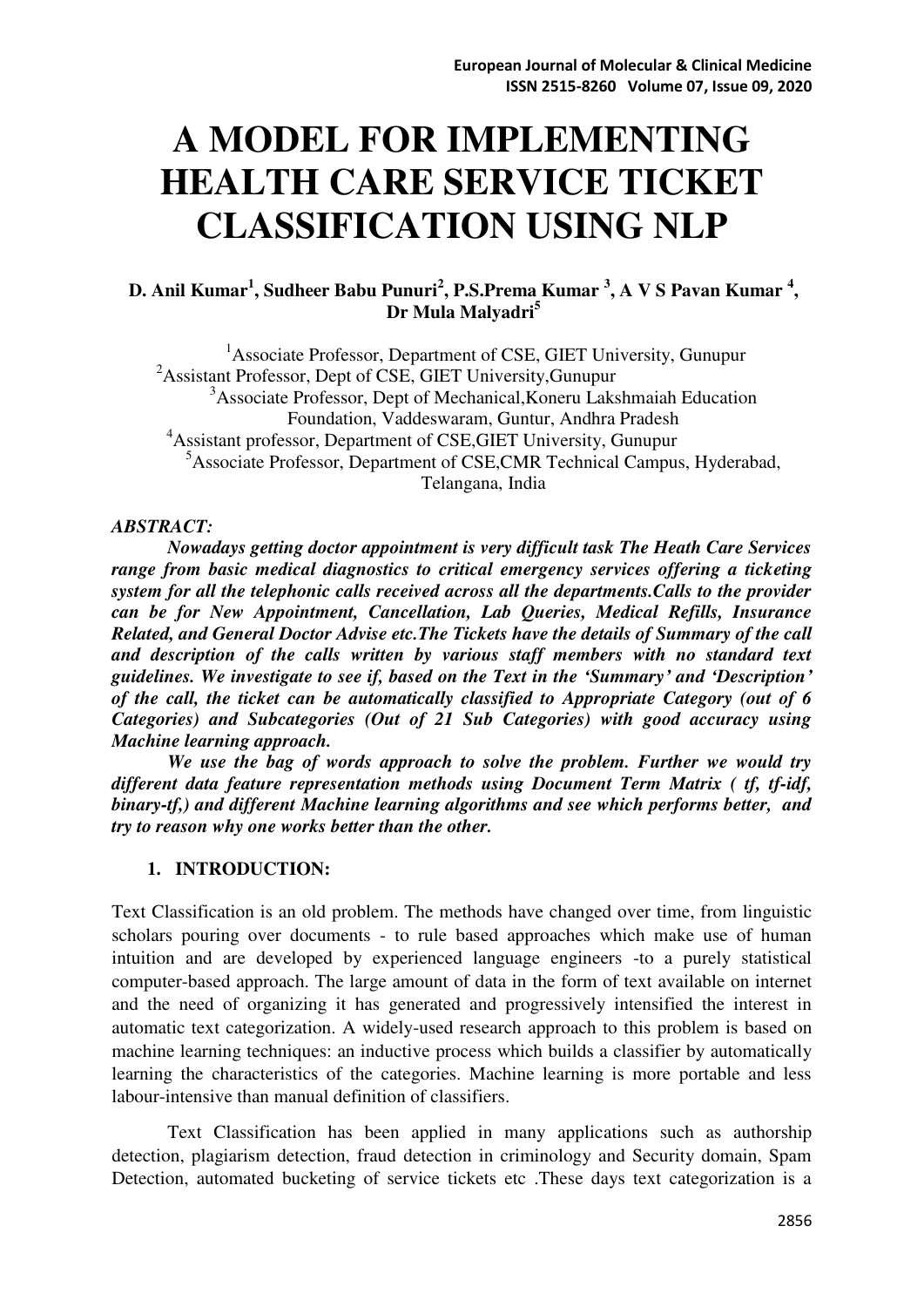discipline at the crossroads of ML and IR, and it claims a number of characteristics with other tasks like information/ knowledge pulling from texts and text mining. Automatic Text Categorization can be application to improve the efficiency of Text Retrieval on the internet.

The most prominent features of the machine learning approach to text classification, include data preparation, attribute extraction and selection, learning algorithms and kernel methods and fine tuning them, performance measures, and availability of training corpora. Bag of Words approach is used and the words become the features for applying machine learning algorithms. The n-gram approach provides a natural representation to keep into account the order of words(context) in the input text. Unlike bag of words plus stemming, the n-gram approach can be applied without previous knowledge of the language of the input. Most modern approaches on text classification use diverse methods such as decision trees, support vector machines, neural networks, KNN and Bayesian classifiers depending on the size and type of the problem. Decision Tree methods suffer if the number of features is very high. Feature selection becomes important for applying decision trees. SVM methods have been shown to be excellent on text classification tasks both theoretically and experimentally with less feature selection. Recently, Multilayer Perceptron, Recurrent Neural Networks and Convolution Neural Networks have been used for text classification problem. They have given good accuracy without much pre-processing compared to linear Machine learning methods.

 In this particular project we are using linear models such as SVM, KNN, Decision Trees and Random Forests to build the model.

| S.             | Paper                           | Technique                                    | <b>Conclusion/Advantage</b>                                                                                                                                                                                                                                                                                                                                                                                 |
|----------------|---------------------------------|----------------------------------------------|-------------------------------------------------------------------------------------------------------------------------------------------------------------------------------------------------------------------------------------------------------------------------------------------------------------------------------------------------------------------------------------------------------------|
| No.            |                                 |                                              |                                                                                                                                                                                                                                                                                                                                                                                                             |
| 1.             | Tasci and Gungor<br>(2008)      | IG, DF, Accuracy2,<br><b>AKS</b>             | Local policy on IG, DF and Accuracy2 outperformed when the number of<br>keywords is low and global policy outperformed as the number of keywords<br>increases, AKS selected different number of keywords for different classes and<br>improved the performance in skew datasets.                                                                                                                            |
|                |                                 |                                              |                                                                                                                                                                                                                                                                                                                                                                                                             |
| $\overline{2}$ | Tasci and Gungor<br>(2009)      | LDA (Latent<br>Dirichlet Allocation)         | Models and discovers the underlying topic structures of textual data, IG<br>performed best at all keyword numbers while the LDA-based metrics performed<br>similar to CHI and DF                                                                                                                                                                                                                            |
| 3              | Wang et al. (2012)              | LDA.IG                                       | Combines statistical and semantic information by building SFT, thus improving<br>the accuracy of short text classification                                                                                                                                                                                                                                                                                  |
| 4              | Yang and Pedersen<br>(1997)     | DF, IG, MI, CHI, TS                          | IG & CHI are most effective in aggressive term removal, DF has 90% term<br>removal capability and TS has 50-60% capability, MI has inferior performance<br>due to a bias favouring rare terms and a strong sensitivity to probability<br>estimation errors, DF, IG & CHI scores of a term are strongly correlated,<br>thereby meaning that DF thresholding is not an adhoc approach but reliable<br>measure |
| 5              | Zhen et al. (2011)              | Kullback-Leibler                             | Measure differences of distributions between two categories and overcomes                                                                                                                                                                                                                                                                                                                                   |
|                |                                 | (KL) divergence                              | following disadvantages of CHI:-                                                                                                                                                                                                                                                                                                                                                                            |
|                |                                 | based global feature<br>evaluation criterion | CHI computes local scores of the term over each category and then takes<br>maximum or average value of these scores as the global term-goodness<br>criterion. Now there is no explicit explanation on how to choose maximum or<br>average, Secondly, CHI cannot reflect the degree of scatter of a term                                                                                                     |
| 6              | <b>Bakus</b> and<br>Kamel(2006) | Variant of MI<br>$(MIFS-C)$                  | Finds optimal value of redundancy parameter, outperformed IG, CHI, OR, CFS<br>(Co-relation based feature selection) and Markov blanket                                                                                                                                                                                                                                                                      |
| 7              | Azam and Yao<br>(2012)          | TF.DF                                        | Superior for smaller feature sets, have larger scatter of features among the<br>classes, accumulate information in data at a faster rate.                                                                                                                                                                                                                                                                   |
| 8              | Yang et al. (2012)              | <b>CMFS</b>                                  | Measured the significance of a term in both inter-category and intra-category<br>with NB and SVM as the classifiers, superior to DIA, IG, CHI, DF, OCFS when<br>NB was used and superior to DIA, IG, DF, OCFS when SVM was used                                                                                                                                                                             |
| 9              | Liu & Hu (2007)                 | <b>ARM</b>                                   | Viewed a sentence rather than a document as a transaction                                                                                                                                                                                                                                                                                                                                                   |
| 10             | Qiu et al. (2008)               | DF, TF, TF-IDF, CHI                          | A two-stage feature selection algorithm consisting of local feature set<br>constructed using DF, TF, TFIDF and global feature set using CHI                                                                                                                                                                                                                                                                 |

# **2. LITERATURESURVEY:**

Over the decades text classification problem studied widely for various real world applications [1-8]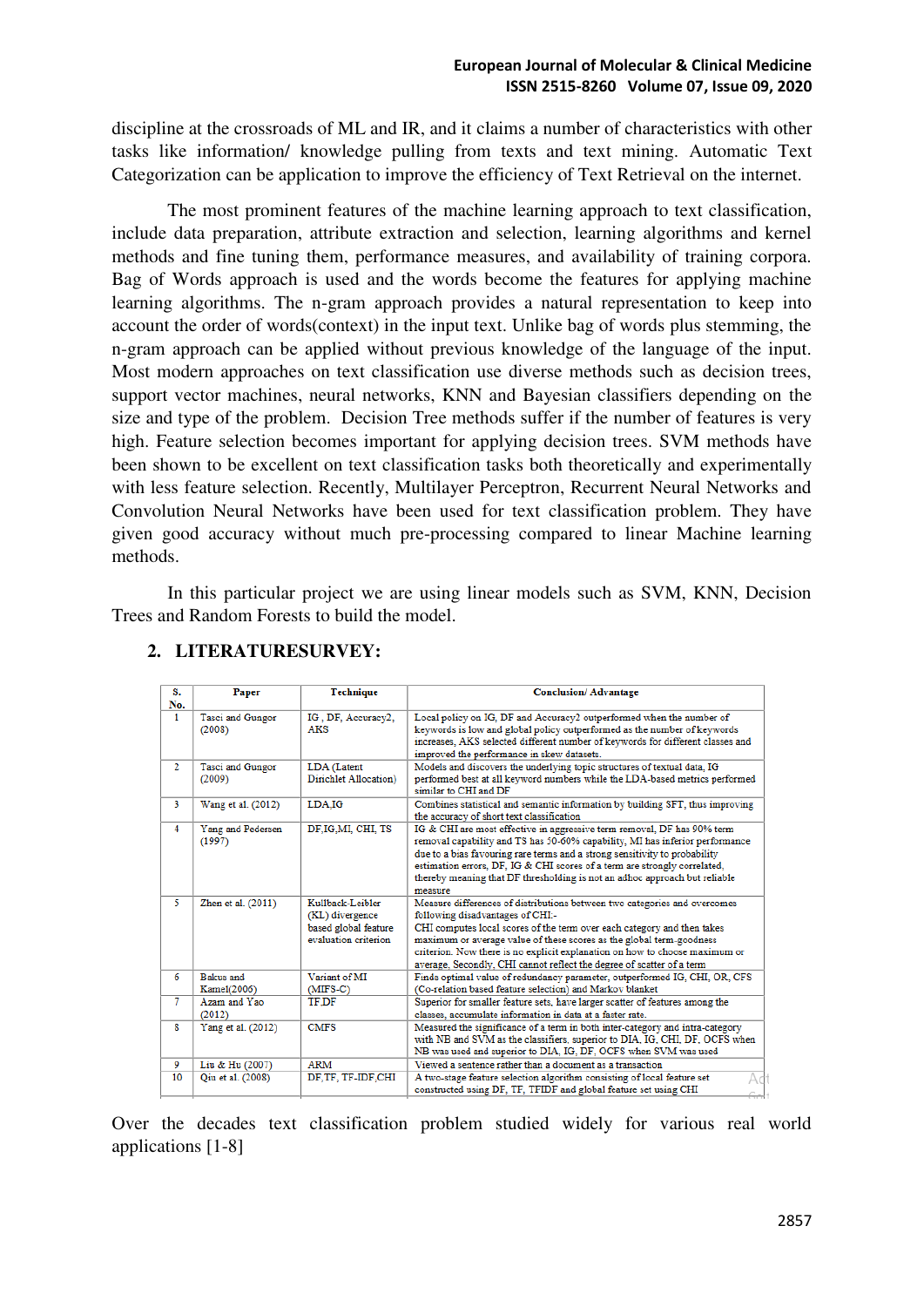The widely used techniques for extracting the feature are (TF-IDF), Term Frequency (TF) [9], Word2Vec [10], and Global Vectors for WordRepresentation (GloVe) [11].

In this paper ensemble learning based techniques are used for text analysis which is providing good accuracy[12].

The simplest classification techniques is linear regression which is widely used to solve the data mining problem but it will work effectively when the input data is text[18].

Naïve Bayes Classifier is used more frequently because it is computationally low cost and also memory requirements are very less [19].

Tree-based classifiers such as decision tree and random forest have also been studied withrespect to document categorization [23].

# **3. METHODOLOGY:**

3.1 Bag of Words Representation of Text:

The bag-of-words model is a simplifying representation used in natural language processing and information retrieval (IR). In this model, a text is represented as the bag (multiset) of its words, disregarding grammar and even word order but keeping multiplicity. The bag-of-words model is commonly used in methods of document classification where the frequency of occurrence of each word is used as a feature for training a classifier.

A document-term matrix or term-document matrix is a mathematical matrix that describes the frequency of terms that occur in a collection of documents. In a document-term matrix, rows correspond to documents in the collection and columns correspond to terms. There are various schemes for determining the value that each entry in the matrix should take. Generally tf-idf is the most used scheme. There are various other schemes. with to see which give the best results.

| tf-idf weighting has many variants |  |  |
|------------------------------------|--|--|
|------------------------------------|--|--|

|               | <b>Term frequency</b>                                                |                          | Document frequency                                        |                       | Normalization                             |
|---------------|----------------------------------------------------------------------|--------------------------|-----------------------------------------------------------|-----------------------|-------------------------------------------|
| n (natural)   | $tf_{\tau,d}$                                                        | $n$ (no)                 |                                                           | $n$ (none)            |                                           |
| I (logarithm) | $1 + \log(\text{tf}_{r,d})$                                          | $t$ (idf)                | $log \frac{N}{df}$                                        | $c$ (cosine)          | $\sqrt{w_1^2 + w_2^2 + \ldots + w_N^2}$   |
| a (augmented) | $0.5 + \frac{0.5 \times \text{tf}_{t,d}}{\max_{t}(\text{tf}_{t,d})}$ | $p$ (prob $\text{id}f$ ) | $\max\{0, \log \frac{N - \mathrm{df}_t}{\mathrm{df}_t}\}$ | u (pivoted<br>unique) | 1/u                                       |
| b (boolean)   | if $\text{tf}_{r,d} > 0$<br>otherwise<br>$\circ$                     |                          |                                                           | b (byte size)         | $1/CharLength^{\alpha}$ .<br>$\alpha < 1$ |
| $L$ (log ave) | $1 + \log(t f_{t,d})$<br>$1 + log(ave_{e-d}(tf_{e-d}))$              |                          |                                                           |                       |                                           |

**4. ARCHITECTURE**:



 **Fig .1 proposed Architecture**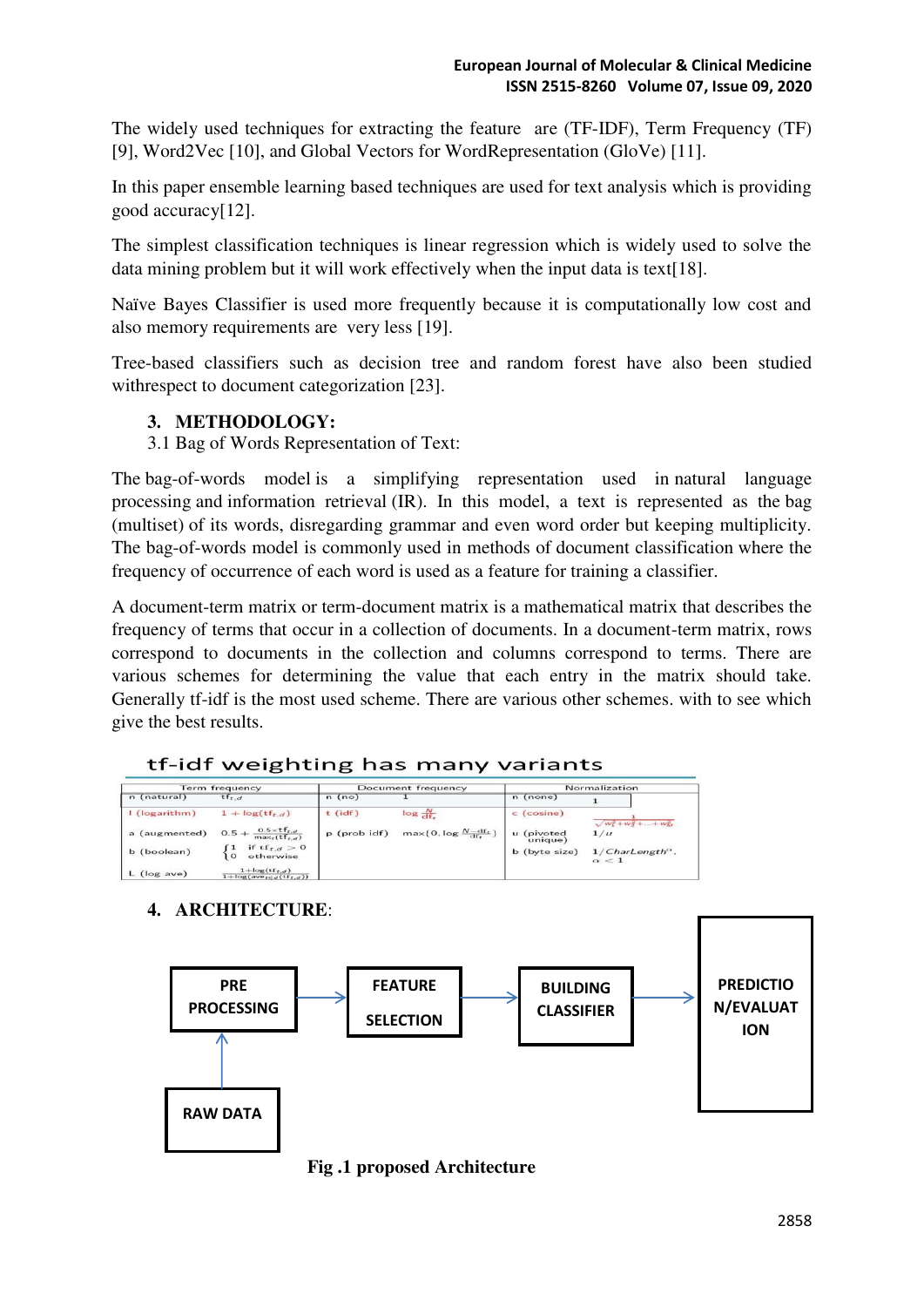# **5. Data set used**

The details of Summary and Description of calls that are noted in the tickets of the Health provider's ticketing system are the data that is used for classification. These records have already been classified by the call center professionals. Hence this is a Supervised learning Task.

The categories and Sub-categories distribution is as in the following table. I have created a new categorical variable that catches the essence of both categories and sub\_categories I to the new derived\_categories variable.

| categories           | sub_categories         | derived_categories            | N <sub>0</sub><br>of |
|----------------------|------------------------|-------------------------------|----------------------|
|                      |                        | (22)<br><b>UNIQUE</b>         | <b>Samples</b>       |
|                      |                        | CATEGORIES)                   |                      |
|                      | <b>NEW</b>             | <b>NEW</b>                    | 10478                |
|                      | <b>APPOINTMENT</b>     | <b>APPOINTMENT</b>            |                      |
|                      | QUERY<br>ON            | QUERY<br>ON                   | 657                  |
|                      | <b>CURRENT</b>         | <b>CURRENT</b>                |                      |
| <b>APPOINTMENTS</b>  | <b>APPOINTMENT</b>     | <b>APPOINTMENT</b>            |                      |
|                      | <b>RESCHEDULING</b>    | <b>RESCHEDULING</b>           | 1626                 |
|                      | <b>RUNNING</b><br>LATE | <b>RUNNING</b><br><b>LATE</b> | 694                  |
|                      | TO APPOINTMENT         | TO APPOINTMENT                |                      |
|                      | <b>CANCELLATION</b>    | <b>APPOINTMENTS</b>           | 417                  |
|                      |                        | <b>CANCELLATION</b>           |                      |
|                      | <b>SYMPTOMS</b>        | <b>SYMPTOMS</b>               | 1201                 |
| <b>ASK A DOCTOR</b>  | <b>MEDICATION</b>      | <b>MEDICATION</b>             | 10598                |
|                      | <b>RELATED</b>         | <b>RELATED</b>                |                      |
| <b>JUNK</b>          | <b>JUNK</b>            | <b>JUNK</b>                   | 21                   |
|                      | <b>SHARING OF LAB</b>  | <b>SHARING OF LAB</b>         | 1425                 |
|                      | RECORDS (FAX, E-       | RECORDS (FAX, E-              |                      |
| LAB                  | MAIL, ETC.)            | MAIL, ETC.)                   |                      |
|                      | <b>LAB RESULTS</b>     | <b>LAB RESULTS</b>            | 2650                 |
|                      | <b>CANCELLATION</b>    | LAB                           | 246                  |
|                      |                        | <b>CANCELLATION</b>           |                      |
|                      | <b>SHARING</b><br>OF   | <b>SHARING</b><br>OF          | 3550                 |
|                      | <b>HEALTH</b>          | <b>HEALTH</b>                 |                      |
|                      | RECORDS (FAX, E-       | RECORDS (FAX, E-              |                      |
| <b>MISCELLANEOUS</b> | MAIL, ETC.)            | MAIL, ETC.)                   |                      |
|                      | <b>CHANGE</b><br>OF    | <b>CHANGE</b><br><b>OF</b>    | 953                  |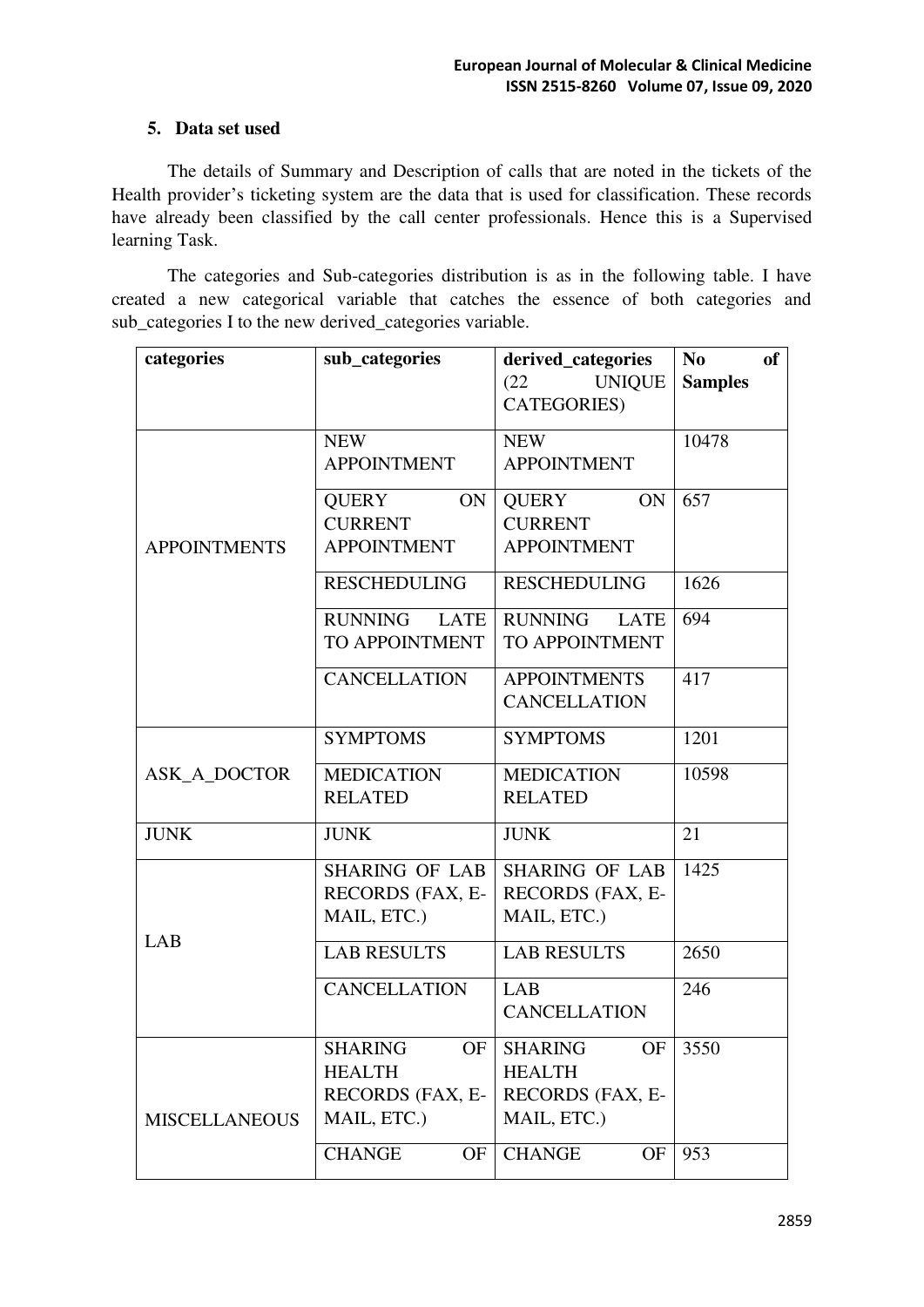|                     | <b>PROVIDER</b>                                   | <b>PROVIDER</b>                                   |      |
|---------------------|---------------------------------------------------|---------------------------------------------------|------|
|                     | <b>OTHERS</b>                                     | <b>OTHERS</b>                                     | 7356 |
|                     | QUERIES FROM<br><b>INSURANCE FIRM</b>             | QUERIES FROM<br><b>INSURANCE FIRM</b>             | 107  |
|                     | OF  <br><b>CHANGE</b><br>HOSPITAL                 | <b>CHANGE</b><br>OF<br><b>HOSPITAL</b>            | 149  |
|                     | CHANGE OF<br>PHARMACY                             | CHANGE<br>OF<br><b>PHARMACY</b>                   | 55   |
|                     | <b>REFILL</b>                                     | <b>REFILL</b>                                     | 9819 |
|                     | <b>PROVIDER</b>                                   | <b>PROVIDER</b>                                   | 1972 |
| <b>PRESCRIPTION</b> | QUERIES FROM<br><b>PHARMACY</b>                   | QUERIES FROM<br><b>PHARMACY</b>                   | 1722 |
|                     | <b>PRIOR</b><br><b>AUTHORIZATION</b>              | <b>PRIOR</b><br><b>AUTHORIZATION</b>              | 1226 |
|                     | FOLLOW UP ON<br><b>PREVIOUS</b><br><b>REQUEST</b> | FOLLOW UP ON<br><b>PREVIOUS</b><br><b>REQUEST</b> | 357  |

#### **6. DATA PREPROCESSING:**

LANGUAGE USED: R language is used for Data Pre-processing and building of the Algorithm.

#### **6.1 INITIAL INSIGHTS:**

- The data is provided in the form of a CSV file by the company, where the DATA column of the table has RTF components which have to be removed before applying bag of words.
- After the removal of RTF components in the 'DATA' Column of the table the text from the 'SUMMARY' and 'DATA' columns is concatenated in to 'DATA' column and the 'SUMMARY' column is dropped.
- Other columns in the table such as 'field', 'previous appointment' and 'ID' have no significance on the classification task and are removed. The essence of the 'categories' and 'sub\_categories' is captured in a single column 'Derived Category'. Hence the Classification in to 'Derived Category' is done based on the column 'DATA'
- There is a lot of class imbalance in the Data and the number of Data Samples is 57280 records which should be used for training and testing across 22 derived categories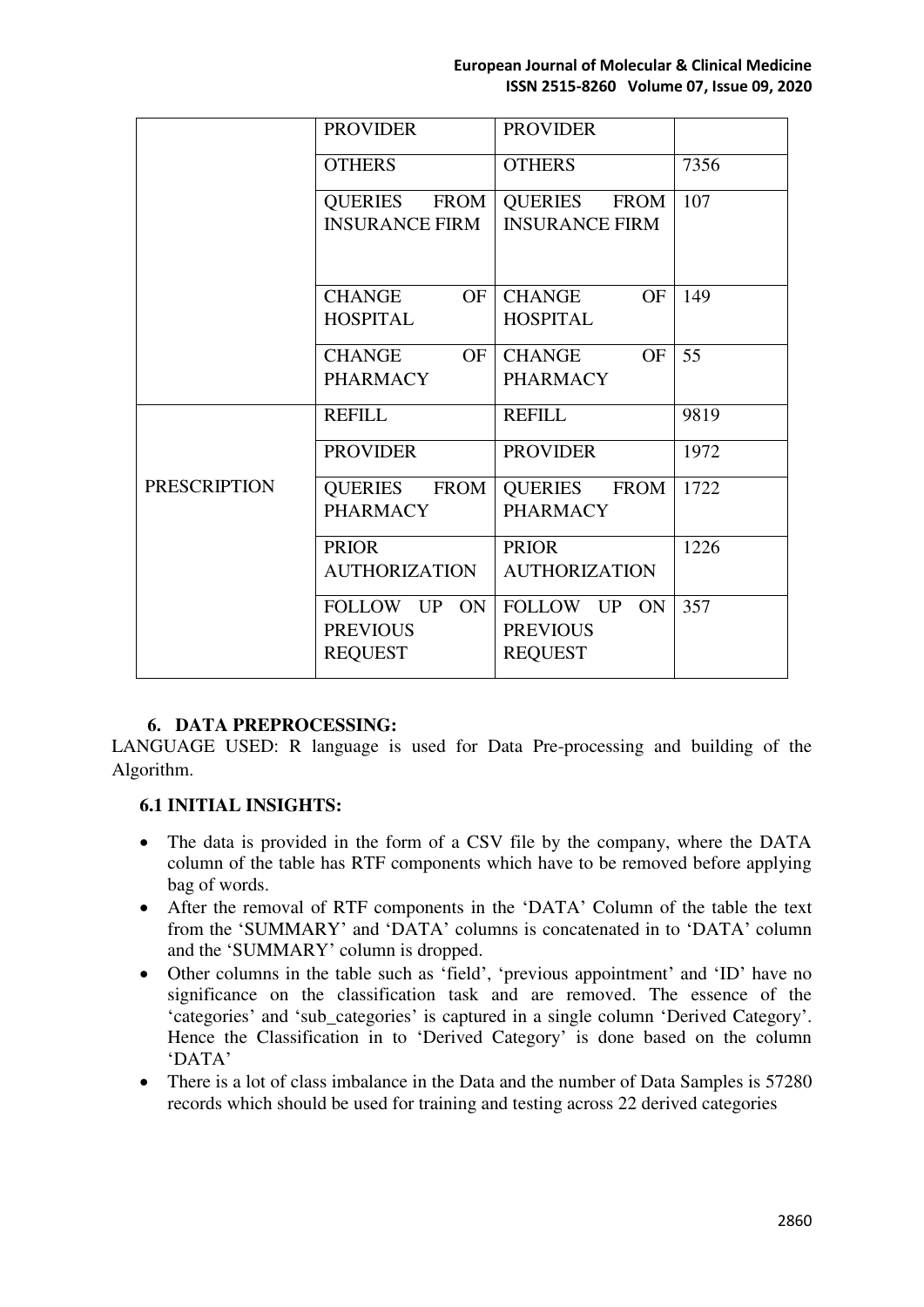# **7. STEPS FOR GETTING FURTHER INSIGHTS:**

Summary of the call and description of the calls written by various staff members with no standard text guidelines. This along with the possibility of spelling mistakes deems the problem not straight forward.

In order to get insights in to the word distribution for each category, to know the 'keywords ' in the text which decide the category and to correct the most probable spelling mistakes, the following steps are performed:

- 1. Combining all the 'DATA" values of rows of the same category in to a corpus. Thus total 22 different corpuses are formed each for one category.
- 2. Constructing document term matrix for each category.(After performing stemming and stop word removal)
- 3. The no of samples for each category is noted
- 4. From the frequency distribution of terms of each category set of words(S1) with h frequency >0.2\*no of samples of that category are noted. These are the words with highest frequency
- 5. From the frequency distribution of terms of each category set of words (S2) with frequency <=50 and>10 are noted down.
- 6. Seeing if the words in set S2 are misspelled words in S1 and noting them down.

# **8. PUTTING INSIGHTS IN TO ACTION**:

The insights after applying the above-mentioned steps are:

- $cx'd \mid cx \mid ca \mid cancell$  are the different abbreviations/misspelling for the word 'cancel' which is a key word in derived\_categories like 'LAB CANCELLATIONS' and 'APPOINTMENTS CANCELLATION'
- pharm | pharmcy | phrmacy are the different abbreviations/misspelling for the word pharmacy which is a key word in derived\_categories like 'QUERIES FROM PHARMACY', 'CHANGE OF PHARMACY' etc.
- pa | prior-authorisation | prior-authorization | pre-auth are forms of prior authorization found widely in 'PRIOR AUTHORIZATION' and 'QUERIES FROM INSURANCE FIRM'.
- resh | rs | resch | resched and schedlue | scheduel | scheduld | sched | shed | sched | sched forms of reschedule and schedule which are key words in derived\_categories like 'NEW APPOINTMENT', 'LAB CANCELLATION', 'APPOINTMENTS CANCELLATION' etc.
- There are 17245 and 9671 unique words in the categories 'MEDICATION RELATED and 'REFILL'. Most of these words are the names of medicines that are prescribed. All these medicine names can be replaced with a word 'medtype' to decrease the number of dimensions.

antibiotic | amoxycillin | ibrufen | aspirin | oxycodoneacetaminophen | hydrocodone | hydrocodoneacetaminophen | imitrex | oxycodone | percocet | tylenol | promethazine | diclofenac | meclizine | phenergan | cyclobenzaprine | hydrobromide | levetiracetam |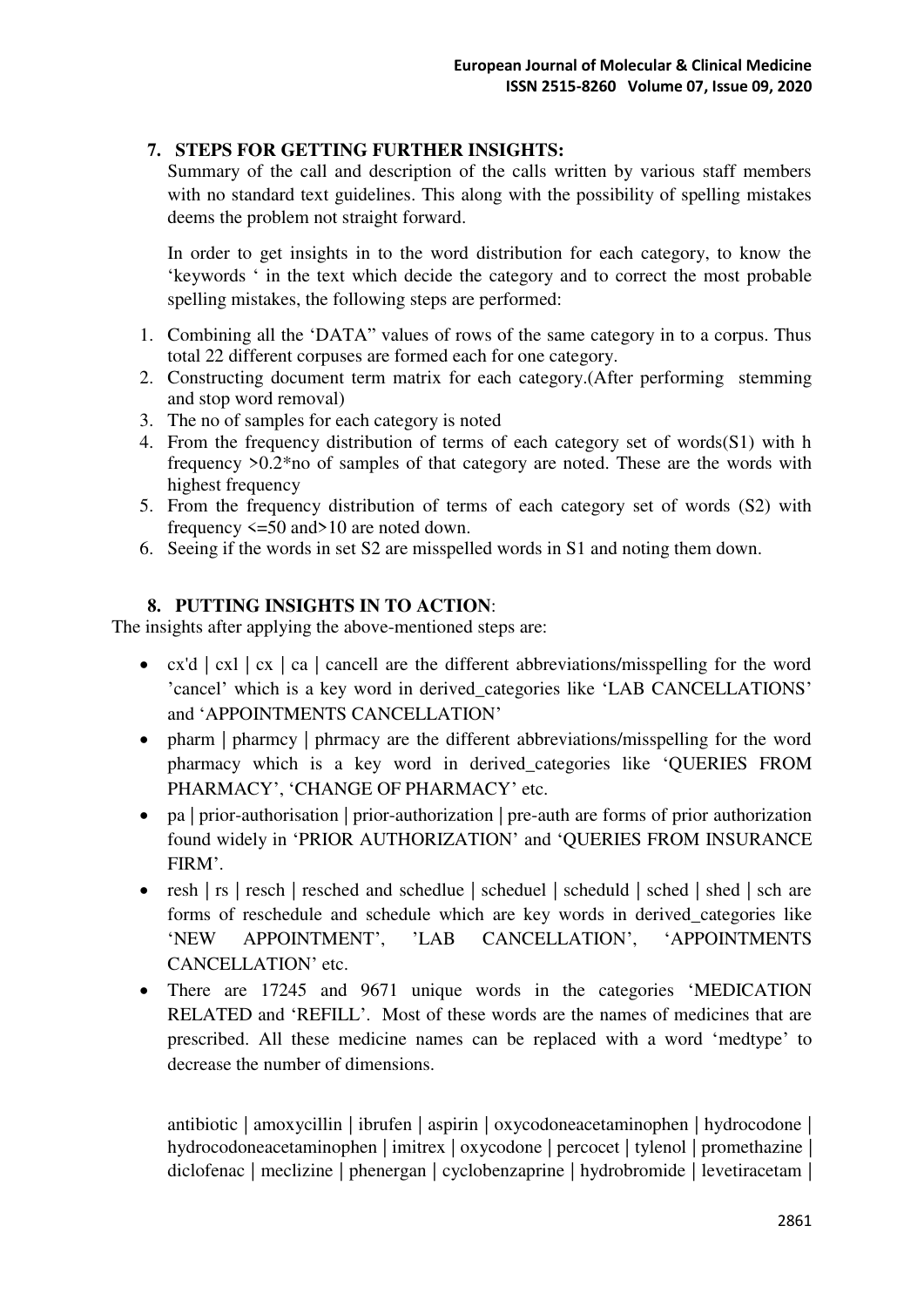#### **European Journal of Molecular & Clinical Medicine ISSN 2515-8260 Volume 07, Issue 09, 2020**

nortriptyline | gabapentin | amitriptyline | trazodone | tecfidera | propranolol | prozac | lorazepam | dexamethason | guanfacine | methadone | metoclopramid | morphine | chlorzoxazone | lisinopril | nortriptyline | amphetamine | etodolac | oxcarbazepine | rizatriptan | baclofen | diphenhydramine | divalproex | ketorolac | lamotrigine | methocarbamol | metoprolol | carbamazepin | focalin | indomethacin | lisdexamfetamine | melatonin | naproxen | lovastatin | amantadine | amiodarone | ropinirole | antidepressant | clopidogrel | ethosuximide | tizanidine | bisacodyl | buspirone | dihydrochloride | dulcola | duloxetin | eletriptan | hydrochlorothiazide | levothyroxine | naratriptan | zolmitriptan | vicodin | lemtrada | acetazolamide | topomax | memantine | indomethacine | rivastigmine | lisinopril | lithium | meperidin|phentermine | olanzapine | rozerem | sinimet | sumavel | amitriptylin | provigil | risperidone | zanaflex | nortryptiline | focalin | tizanidine | benzoate | escitalopram | quetiapine | treximet | meloxicam | dexmethylphenide | eletriptan | coumadin | cyproheptadine | daytrana | metoclopramide | ketorolac | xarelto | pregabalin | imitrex | benadryl | medrol | percocet | ergocalciferol | dilantin | gabapentin | tegretol | tysabri | tramadol | indomethacin | neurontin | carbidopalevodopa | carbidopa | levodopa | ciprofloxacin | cholecalciferol | acylcarnitine | coumadin | methylprednisolone | topamax | nortriptylin | baclofen | clonazepam | tecfidera | ativan | diazepam | effexor | meclizine | toradol | valium | aggrenox | carbamazepine | tegretol | clonazepam | copaxone | zolpidem | belsomra | benadryl | triptans | triptan | triptane | carbatrol | trazadone | odansetron | phenergan | phenobarbitone | advil | dilaudid | flexeril | oxycontin | memantine | butalbitalacetaminophen-caffeine | rizatriptan | dextroamphetamine | duloxetine | zyprexa | benzoate | betaseron | percocet | copaxone | demerol | hcl | tylenol | imitrex | risperidone | ativan | lisdexamfetamine | eletriptan | topomax | zarontin | ergocalciferol | indomethacin | pravastatin | tizandine | warfarin | clopidogrel | aggrenox | amrix | buspar | tapentadolzolmitriptan | phenobarbital | phenobarbitone | quetiapine | tegretol | folic | cyclobenzaprine | butorphanol | rivastigmine | trihexyphenidyl | dilantin | dexmethylphenidate | effexor | robaxin | dihydrochloride | escitalopram | ondansetron | pregabalin | rituxan | ketoralac | bupropion | naproxen | entacapone | galantamine | ropinirole | selegiline | temazepam | brintellix | clobazam | fludrocortisone | focalin | pyridostigmine | tromethamine | amantadine | frovatriptan | phenytoin | vicoprofen | chlordiazepoxideamitriptylin | chlordiazepoxide-amitriptyline | mysoline | lorzone | acetazolamide | aripiprazole

- Replacing all time realted words to one word 'timetype' monday | tuesday | wednesday | thursday | friday | saturday | mon | tue | wed | thu | fri | sat | january | february | march | april | may | june | july | august | september | october | november | december | afternoon | morning | today | yesterday | tomorrow "," timetype
- Replacing all labtest related terms to one word 'labtype' radiologist | neurolab | anesthetist | hematology | echo | anesthesiologist | angiography | cisternogram | culture | diagnosis | mri | labwork | study | eeg | scan | psg | ncs | test | urine | screen | machine | doppler | cholesterol | cardio | methylmalonic | mrilab | urineanalysis | urine | plasma | count | scatter | cortisol | myelogram | mylogram
- Replacing different specialisations of doctors to one word 'doctype'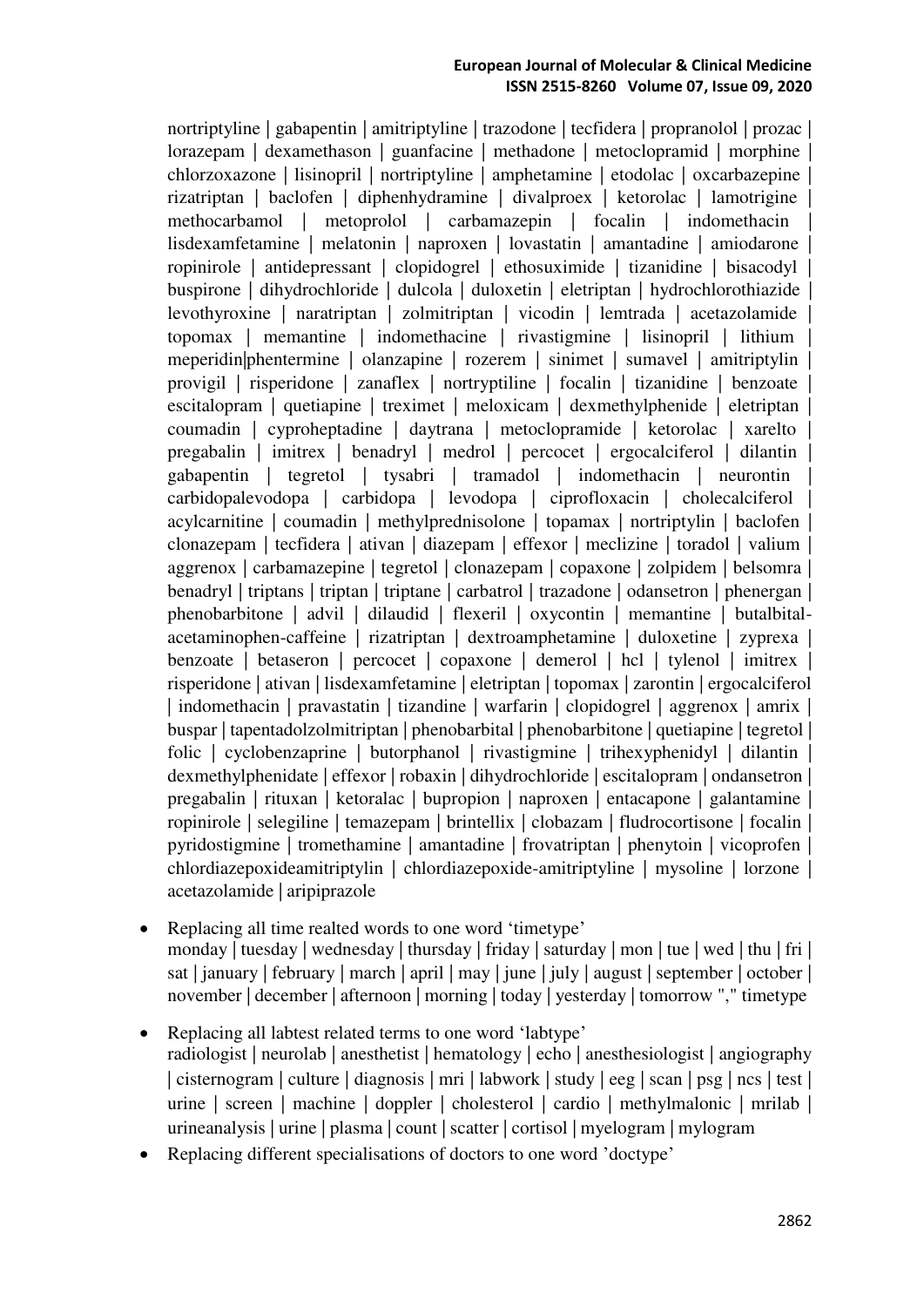dsurgeon | dentist | neurologist | cardiologist | pedeatrician | orthopedic | neurology | neurosurgeon | ophthalmologist | dermatologist | oncology | pschychiatry | dermatology | hematologist | neuropsychiatrist | rheumatologist |dermatologist | cardiologist | allergist | audiologist | urologist | psychiatrist | podiatrist | plastic surgeon | physiologist | pediatrician | ent | oncologist | obstetrician | neurologist | neonatologist | immunologist | gynecologist | endocrinologist

- Removing Punctuations
- Removing Digits
- Stripping white space
- Building the corpus from 'DATA' column of the 57,280 records
- Building a document Term matrix, with the following options:

-tf -tf-idf -binary weighing

This is a Multiclass Classification problem on Text classification with total Classification Categories as 23. There is also a class imbalance in the training data. We will be exploring different Bag of Words Schemes and different machine learning algorithms.

# **9. THE FOLLOWING METHODS WILL BE EXPLORED: APPROACH 1:**

- 1. SVM on TF-IDF weighted Document Term Matrix.
- 2. KNN, Decision Trees and Random Forest on Tf-IDF weighted Document Term Matrix.
- 3. KNN, Decision Trees and Random Forest on Tf weighted Document Term Matrix.
- 4. KNN, Decision Trees and Random Forest on Binary weighted Document Term Matrix.
- 5. KNN, Decision Trees and Random Forest on Tf-IDF(normalized)weighted Document Term Matrix.
- 6. KNN, Decision Trees and Random Forest on log weighted Tf-IDF Document Term Matrix.

#### **APPROACH 2:**

7. Combining (column binding) binary tf and tf-idf in to a combined Document Term Matrix and applying KNN, Decision Trees and Document Term Matrix.

#### **APPROACH 3:**

8. Selecting the best features of the Weighted binary tf matrix using decision tree and appending the best features with tf-idf to build a random forest model.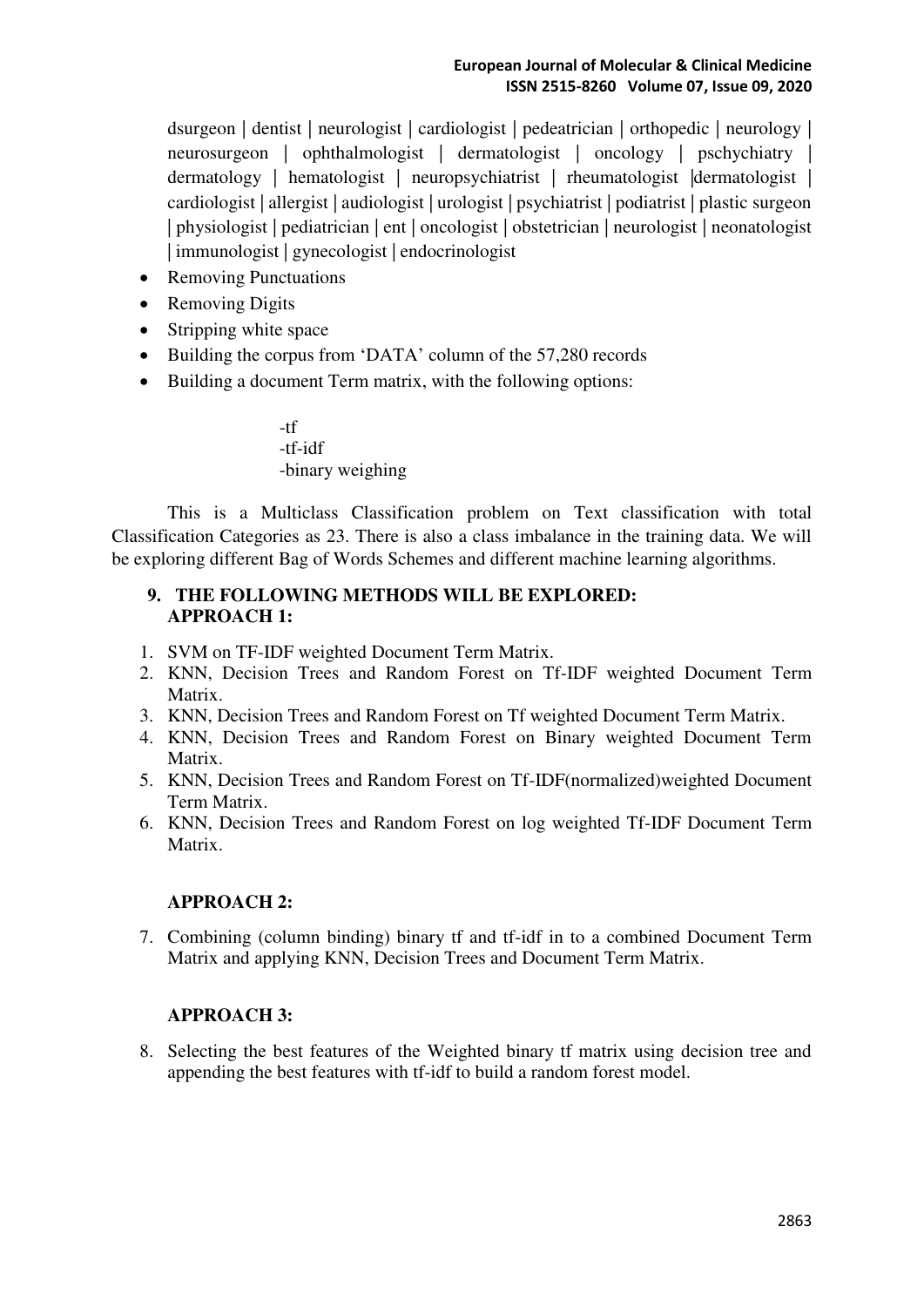#### **APPROACH 4:**

9. Combining tf, tf-idf and binary weighted tf and applying SVD to reduce the dimensions. Building a Random Tree model on the resultant features.

#### **APPROACH 5:**

10. Adding a new feature length which has the length of each document (number of words in each document) and appending this to Tf-Idf matrix and best features of Weighted binary tf and running a Random Forest.

# **10. RESULTS**

#### **APPROACH 1:**

SVM on Tf-Idf Document Term Matrix gave an accuracy of **58**.

The approach followed was class based C with class weights given in the ration of  $1/n1:1/n2:...1/n21:1/n22$ , where  $n1,n2,n3...n22$  are the no of samples of each respective class and a linear kernel was used.

The accuracy achieved is not cross-validated accuracy and SVM was taking about 10 hours for training.

#### **onTf-IDF weighted Document Term Matrix**

KNN: **59.5627** 

Decision Trees: **44.245**

Random Forests: **65.68** 

On Tf-IDF weighted (normalised) Document Term Matrix

KNN: **60.54** 

Decision Trees: **37.38**

Random Forests: **65.69** 

On log tf weighted Document Term Matrix

KNN: **60.24736**

Decision Trees: **44.24569**

Random Forests: **65.37** 

On tf weighted Document Term Matrix

KNN: **59.73** 

Decision Trees: **44.24** 

Random Forests: **65.47**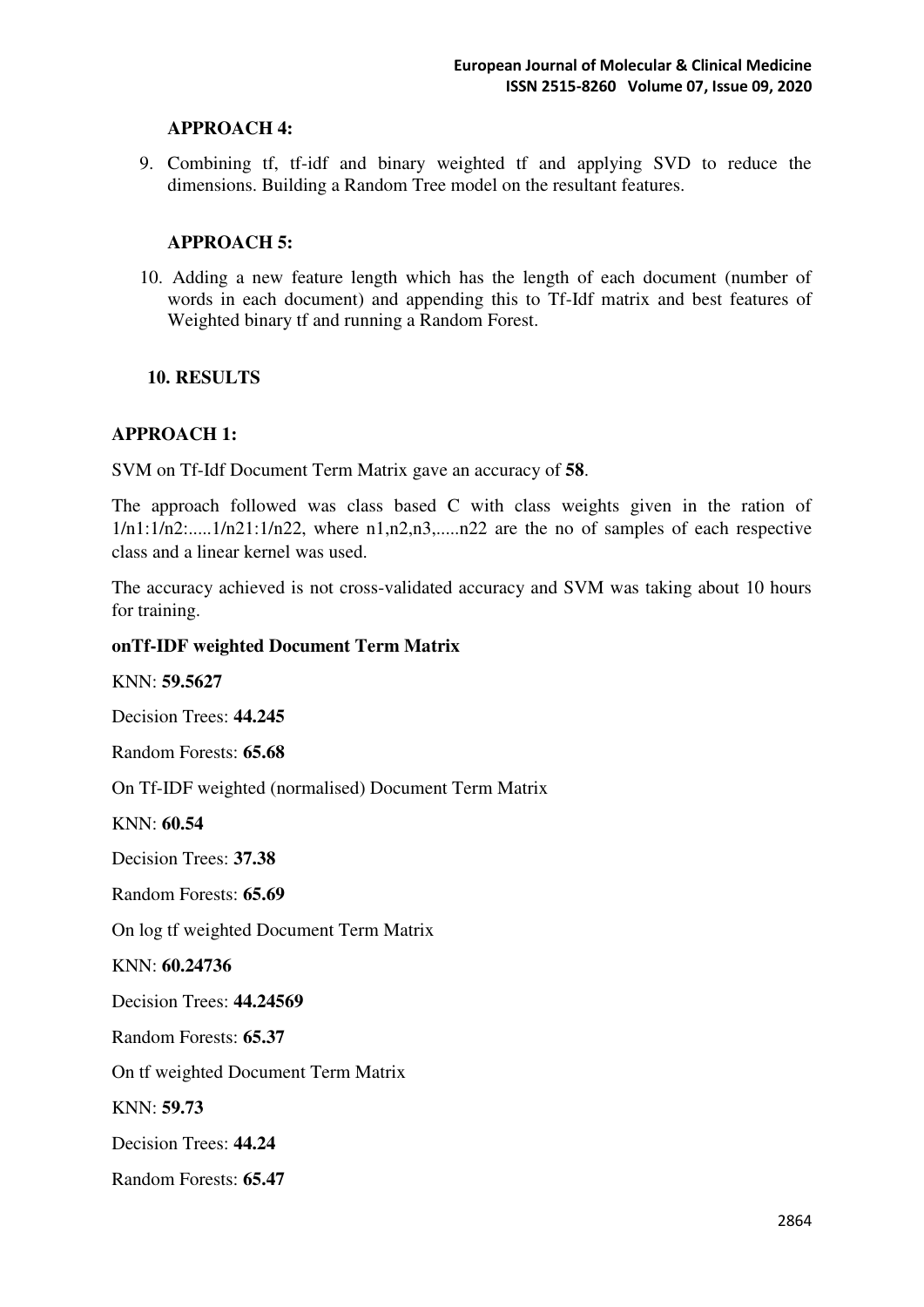On weighted binary Document Term Matrix

KNN: **58.64**

Decision Trees: **37.03**

Random Forests: **64.37** 

# **APPROACH 2:**

Usingcombinedbinary tf and tf-idf

KNN: **59.75**

Decision Trees: **44.24**

Random Forests: **65.50**

# **APPROACH 3:**

Selecting the best features of the Weighted binary tf matrix using decision tree and appending the best features with tf-idf to build a random forest model.

Accuracy: **69.415** 

# **APPROACH 4:**

Combining tf, tf-idf and binary weighted tf and applying SVD to reduce the dimensions. Building a Random Tree model on the resultant features.

#### Accuracy: **66**

All of the above approaches(except SVM) were done on 3-fold cross-validation. Train and Test are acquired by stratified split of ratio 75:25. All the above models have been run on the same split.

# **11. CONCLUSION:**

In this paper we have implemented different machine learning algorithms like decision tree, Random forest and KNN with various techniques TF-IDF, Normalized Term frequency and accuracy of the models are calculated. These models can able to classify the tickets described in the text into different classes that will made the job of departments for effectively serving the patients.

#### **REFERENCES:**

- 1. Jiang, M.; Liang, Y.; Feng, X.; Fan, X.; Pei, Z.; Xue, Y.; Guan, R. Text classification based on deep beliefnetwork and softmaxregression.NeuralComput. Appl.2018,29, 61–70.2.
- 2. Kowsari, K.; Brown, D.E.; Heidarysafa, M.; JafariMeimandi, K.; Gerber, M.S.; Barnes, L.E. HDLTex:Hierarchical Deep Learning for Text Classification.Machine Learning and Applications (ICMLA).In Proceedings of the 2017 16th IEEE International Conference on Machine Learning and Applications(ICMLA), Cancun, Mexico, 18–21 December 2017.3.